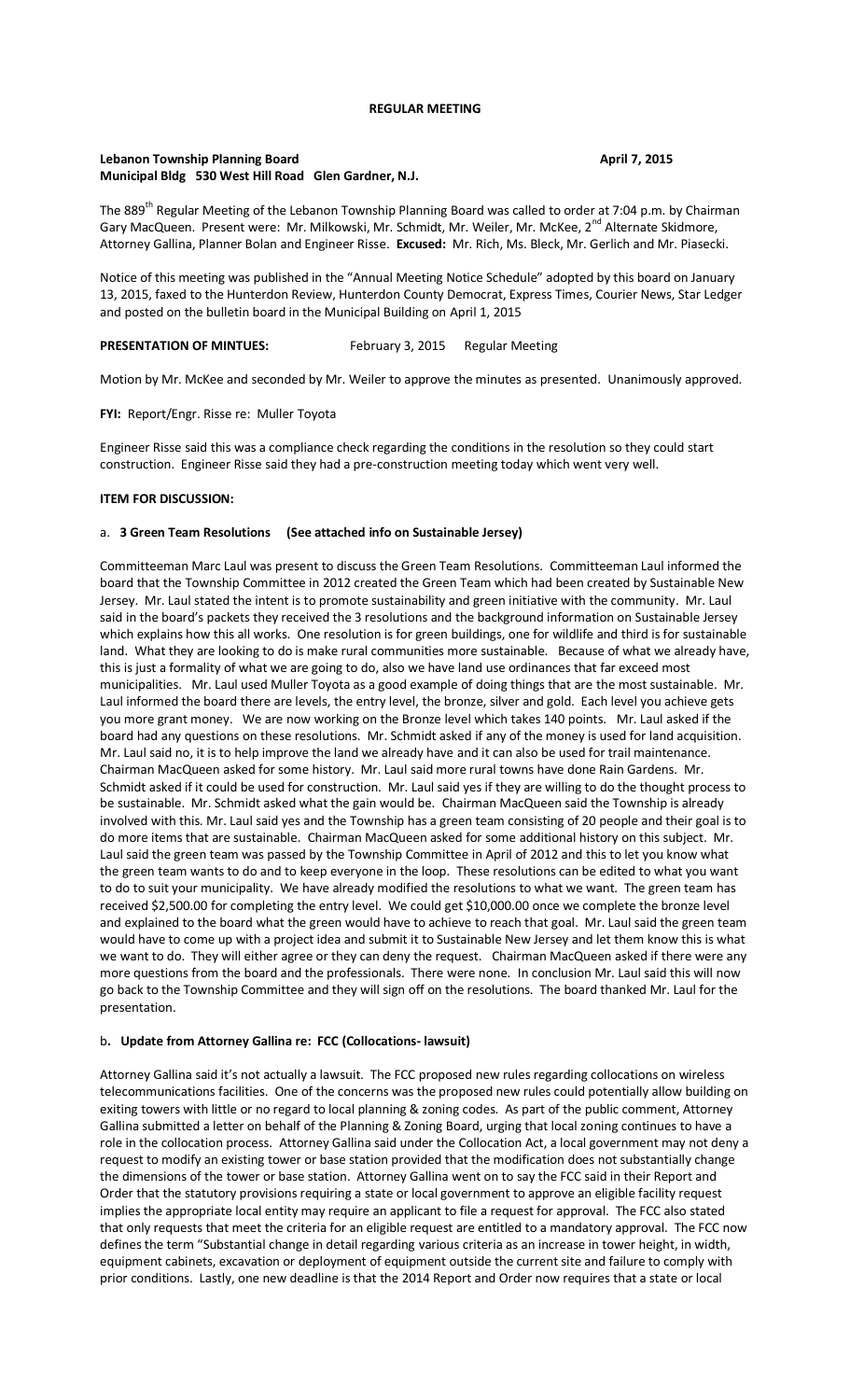## **Lebanon Township Planning Board April 7, 2015 Page 2**

government shall approve the application for collocations within 60 days of submission if it meets the criteria for mandatory approval. The board thanked Attorney Gallina for the update.

## **INFORMALS:**

Edward Grannis & Simone Soernsen Block #60 Lot #4 189 Musconetcong River Road Musconetcong River Road R1 1/2 Washington, N.J. 07882

Discussion on building an 18' x 20' Farm Stand

Mr. Grannis said they are in the planning stage. Attorney Gallina asked if all the products they are planning to sell will be grown on their farm. Mr. Grannis said yes. Mr. Grannis said it is a 2 acre parcel, they plan on organic fruits, vegetables and berries. Mr. Grannis said they have been farming for about 3 years since they purchased the property. They are looking to sell their produce to local residents. Attorney Gallina noted that roadside stands are a Conditional Use under Section 400-11B(12). Attorney Gallina said the use is permitted with conditions. There are 6 conditions that have to be met. Attorney Gallina reviewed the 6 conditions for the applicant noting that if all conditions can be met, then the applicant will come before the Planning Board otherwise they will have to go to the Board of Adjustment for relief. Mr. Grannis asked about a foundation, if that would be listed in the ordinance. Chairman MacQueen asked if they were planning on a foundation. Mr. Grannis said it would be an enclosed structure. Attorney Gallina was asked to read all the conditions that are required. Mr. Schmidt asked if they own the back lot along the river. Mr. Grannis said yes. Mr. Grannis said Lot 4 & Lot 1 have been merged. Attorney Gallina referred to the setback requirements and the front yard setback is 50'. The setback is from the property line not the centerline of the road. There was board discussion over the location of the farm stand versus the ROW. Attorney Gallina said depending on where you want to locate the farm stand you may need a Bulk Variance for the front yard setback besides the Conditional Use Variance.

Planner Bolan asked if there is a survey that shows the lots being merged. Mr. Grannis said no he doesn't have a survey showing the merge. But the deeds were filed that merged these two lots. Mr. Grannis asked if the taxes would increase with having the farm stand. Ms. Glashoff said he would have to talk with the Tax Assessor Mary Mastro. Mr. Grannis asked what their next step would be. Attorney Gallina said they would need to see Ms. Glashoff for all the paperwork and she would go over everything with them. Ms. Soernsen said they are part of the Green Team and they have adopted a strip of Musconetcong River Road and they will be doing a clean-up this coming weekend. The applicants thanked the board for all their input.

### **NEW BUSINESS:**

3268120 Nova Scotia Co. Block #9 Lot #8 800 Rene' Le' Vesque Sanitorium Road RC Suite 1400 Montreal, Quebec, Canada

**PUBLIC HEARING** Conditional Use for a Co-location on a Cell Tower

Attorney Greg Meese stated he is representing Nova Scotia Co. from Montreal, Quebec Canada doing business as Vigilant Global. Attorney Meese made a presentation to the board stating that this application is very similar to the one he presented to the board last June for MacKay Bros. Attorney Meese said that Vigilant is looking to place two antennas on the 180' tower at 127'and install 1 equipment cabinet. There are two laws that govern this, one is a Federal Law and the other a State law regarding collocations. The State Law doesn't require Site Plan approval for a collocation if the tower isn't going to be increased by 10' and if the compound isn't going to be expanded beyond 2500 square feet. The Federal Law states a board shall approve, not deny as long as it doesn't substantially increase the size of the tower or the equipment compound. The FCC last October issued an order that the tower isn't expanded by 10' or 20' for array of antennas. Attorney Meese said there is no expansion being proposed for this tower. These antennas are being proposed below the height of the tower. In reviewing the Township Conditional Use Ordinance which can be addressed even though the State and Federal Law pre-empts the local ordinance. Attorney Meese informed the board he had two witnesses that will give testimony this evening. At this time Attorney Gallina announced that all the notices are in order and the board can proceed with the public hearing. The following items were marked into evidence: **A1-**Affadavit of Proof of Service, **A2**-Certified List of Property Owners and Utilities, **A3**-Notice to property owners, **A4-**POD Slips, **A5-**Notice in Newspaper, **A6**- Taxes Paid.

Attorney Meese had Chad Schwartz, Civil Engr. sworn in to give testimony. Engineer Schwartz stated that the equipment compound is existing along with the tower of 180'. Engineer Schwartz said the applicant would like to place 2 microwave dish antennae at a height of 127' above ground level and install one 4' x 4' equipment cabinet within the existing compound. Engineer Schwartz noted there will be no new disturbance on the site. Also, there will be no substantial change to the tower or the equipment compound as defined by FCC regulations. Engineer